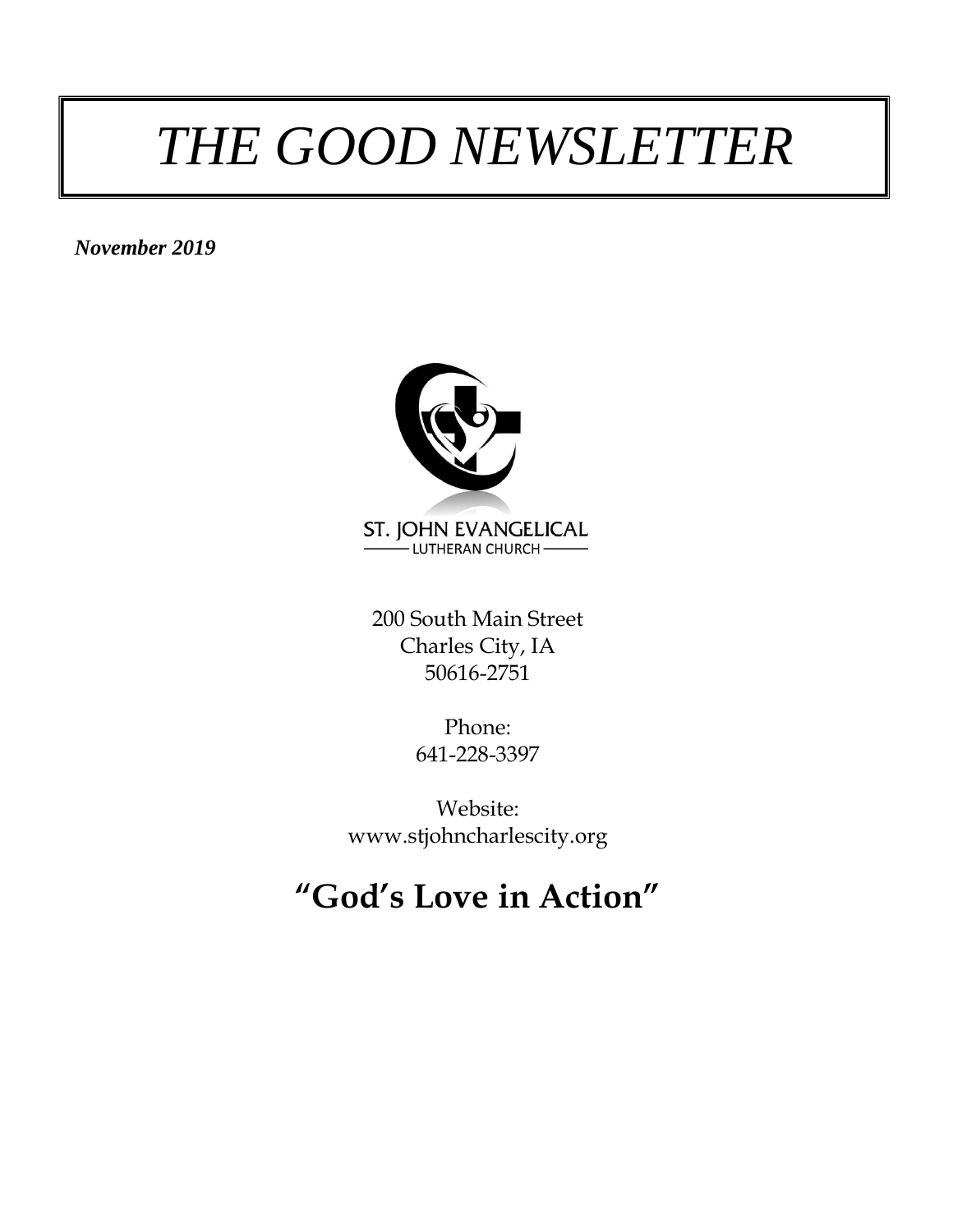#### *Nothing But the Grace of God*

*Pastor's Note…*

The sky was a perfect, cloudless blue. Morning fog had turned into afternoon frost which clung stubbornly and generously to trees in the grove as if they'd been dipped in divinity. Heading away from the church on a cold December day, my uncle and I walked the center of a deserted road in Butler County. Snow and gravel crunched beneath polished, black shoes ... funeral shoes. Great Uncle Lester was dead.

We were both thinking the same thing: "What'll happen to the farm?" We wondered if maybe Great Aunt Doris would sell it and move into town. But it didn't seem possible. That little piece of Iowa prairie belonged to Leepers. It had been in our family for well over 100 years, ever since my great, great grandfather struck the first match to burn away its wild grasses and reveal rock-strewn fields. Ever since my great, great grandfather and his neighbors bent over to heave away mighty boulders and make smooth, level soil for plowing, that land had been ours.

And yet, we knew that there had been others on the land before us. When I was a child, and then later as an adult, Great Uncle Lester used to take me out beyond the gravel pit to a swatch of land which he and his father and his father before him had taken great care to preserve in its original state.

"You see there?" he'd say to me as he pointed downward into the short prairie grass. "See those two ruts? Those are wagon wheel tracks. They were left here a long time ago by pioneers pulling their wagons west. This spot might have been a resting place on their long journey."

And as I'd still be trying to comprehend pioneers and wagons, Great Uncle Lester would point in a different direction and say, "See there? See those little hills? There used to be a native village here and those mounds are where they built their homes." And then Great Uncle Lester would launch into his collection of treasure-finding tales ... times he'd discovered arrowheads, bowls, animal bones, and other things. And I would stand in the stiff prairie wind trying to picture the many others who had stood on that same spot before me. We were just a few of the many, many people who had used and taken care of that land.

Eventually Great Aunt Doris did sell the farm and move into town. It was a good decision. She sold part of the land and gave the rest of it to the county as the Leeper Prairie Preserve. It's located in Butler County on Ridge Avenue, just south of Highway 3. I'm so thankful for Doris' generosity and that, because of it, I can still go visit a piece of the old Leeper Farm.

But, you know, as much as I miss that place of many childhood memories and imaginings, the land never really belonged to our family ... or to any other person before us. That land, like everything else on earth, always has and always will belong to God. We own nothing. We're all temporary managers of what God has created and owns, nothing more and nothing less. In the end, we have nothing ... nothing but the grace of God.

Peace, Pastor Russ

#### **Our Generosity in September**

Your offerings to St. John were shared beyond our walls in September in the following ways: 8% (\$1,873.81) went to support the mission of the larger church

2% Community Benevolence (\$656.22) was given to "Be the Match Foundation", the National Bone Marrow Donor program

**"God's Love in Action"**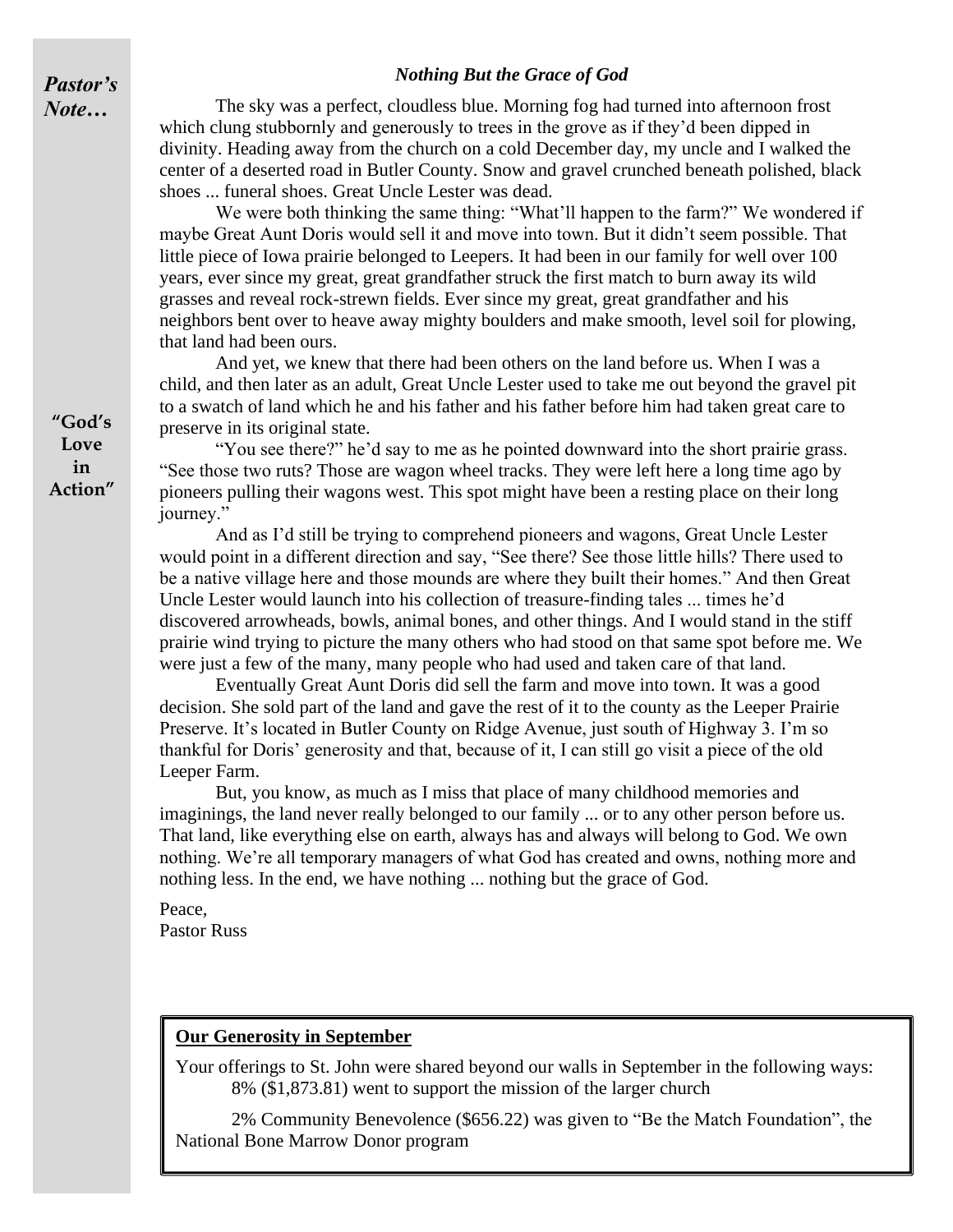

**Daylight savings time ends NOVEMBER 3 rd!** Turn your clocks BACK one hour!

**The office will be closed November 28 th & 29 th For the Thanksgiving Holiday**



*Operation Christmas Child shoeboxes*: please returned filled boxes by November 17th.

**Dartball at St. John**

Dartball is a team activity at St. John. Matches are played at St. John and other participating churches. For more information call Dennis Sande at 228-4113. A full schedule can be picked up in the St. John office.

#### **Matches start at 7:00 p.m. & dates are:**

November 20<sup>th</sup> at St. John vs. Baptist December 4<sup>th</sup> at Methodist December 11<sup>th</sup> at St. John vs. Clarksville Lutheran December 18<sup>th</sup> at Pleasant Hill **January** 8<sup>th</sup> at Immanuel **January** 15<sup>th</sup> at St. John vs. Nashua Lutheran January  $22<sup>nd</sup>$  at Pleasant Valley

#### **Wednesday Night Supper**

**November 6:** Yummy chicken/hash brown casserole, mixed vegetables, applesauce, banana dessert

**November 13:** Pork loin, garden pasta bake, fruit salad, pudding

**November 20:** Turkey, dressing, whipped potatoes & gravy, squash, pumpkin bars

**Quilt Sunday – November 17th**

The Do Day Quilters will display the quilts on the back of pews during worship on November  $17<sup>th</sup>$ . The quilts will be going to the Women's Shelter in Mason City to be given to the women and children that the shelter serves. They extend an invitation to anyone who would like to come help on the  $2<sup>nd</sup> \& 4<sup>th</sup> Thursday at 9:00 a.m. each month. You do not$ need to be a skilled quilter. There are jobs for ALL skill levels!



*On Sunday, November 24, Angel Tree tags will be available in the Narthex before and after both services. Angel Tree provides gifts for children of incarcerated parents, food and religious materials for their families, and Bibles for the prisoners. Please support the program again this year. Angel gifts should be returned by December 8th.*



**The St. John book club** will **meet November 25th** at 7:00 p.m. in the Fireside room and will review the book *The Book Thief* by Marcus Zusak. By her brother's graveside, Liesel's life is changed when she picks up a single object, partially hidden in the snow. It is The Gravedigger's Handbook, left behind there by accident, and it is her first act of book thievery. So begins a love affair with books and words, as Liesel, with the help of her accordionplaying foster father, learns to read. Soon she is stealing books from Nazi book-burnings, the mayor's wife's library, wherever there are books to be found. But these are dangerous times. When Liesel's foster family hides a Jew in their basement, Liesel's world is both opened, and closed down.

**"God's Love in Action"**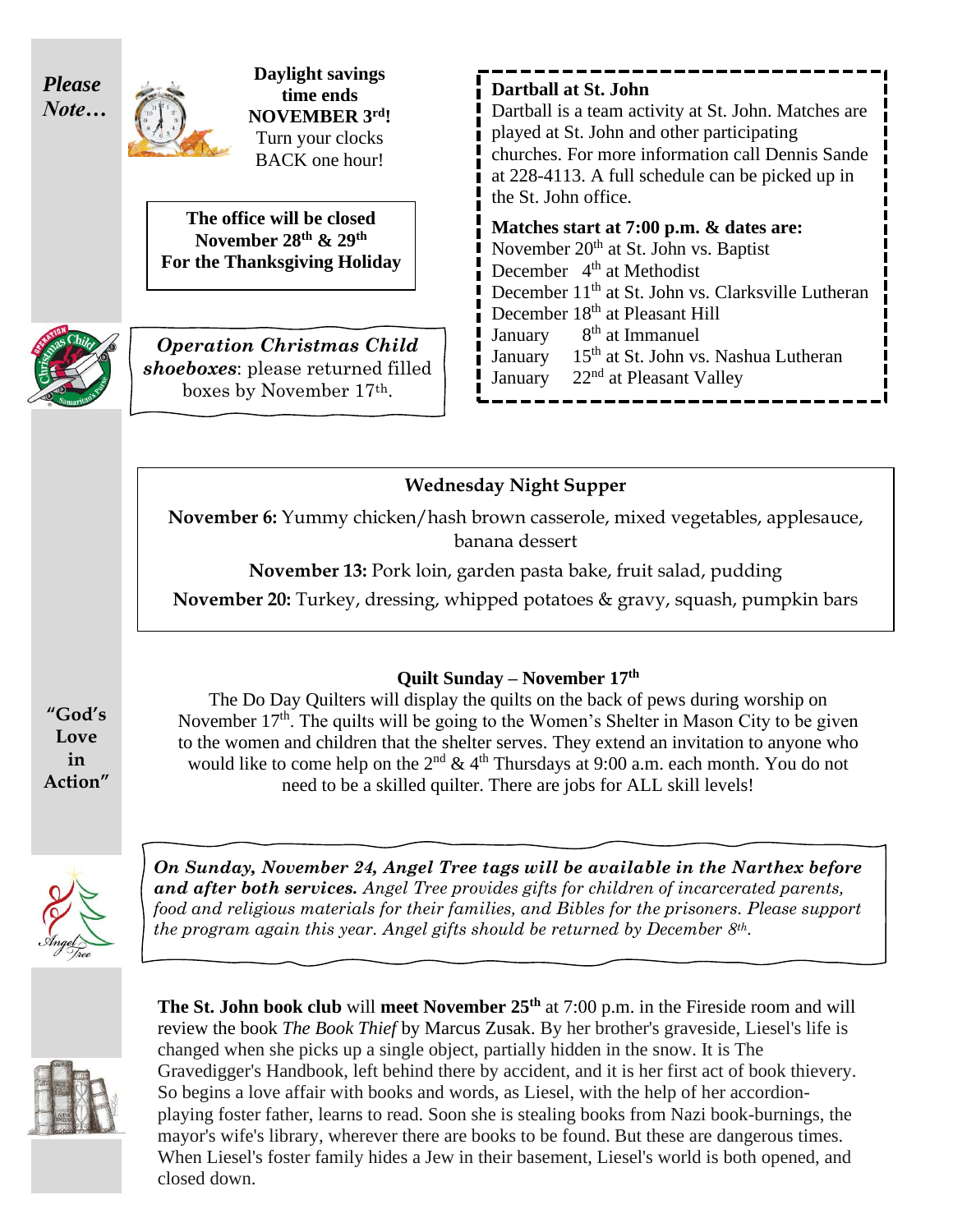

Last Sunday we dedicated the Ascension Window. Pastor Leeper did a wonderful job explaining its history and blessing it as a beautiful addition to our church. Thank you to everyone that helped in making that possible from restoring it, framing, or making the stainedglass items that were sold to pay for the project. The sale last Sunday cleared about \$2800 which will really help the 150th Anniversary fund. After framing and electrical are paid for we will have at least \$8000 in the 150th Anniversary account. There are still a few items available that can be purchased through the church office until the 17th and then they will be stored.

This account will supply funding for special events and probably a dinner in 2022 to celebrate our congregation's 150-year milestone. We will eventually form a committee to plan those events and it will probably take more money to do some special things throughout that year. Please keep this ministry in your heart as a potential place for memorials or general donations.

Thank you again, Janet Petefish, Stained Glass Ministry Coordinator



#### **NOVEMBER FUNERAL CALLERS & HELPING HANDS: CALLERS – Karen Hagarty & Dorothy Parson.**  Thanks to our October caller **Kathy Waldorf**

**HELPERS –** Betty Ball, Sue Baron, Karen Hagarty, Vera Hinz, Leona Howe, Linda Hughes, Lori Janssen, JoAnn Knowlton, Jackie Moon, Dorothy Parson, Ann Prichard, Diane Sande, Edna Stott, Arlene Thomas, Lola Vest, Bev Waddell, Joyce Wood

**POINSETTIAS:** If you would like to donate toward the poinsettias for Christmas, please notify the church office at 228-3397.



*The Board of Deacons invites everyone to St. John on December 2nd starting at 5:30 p.m. to help trim the tree & decorate the church for Christmas!*



The Sunday School Christmas program will be **on December 8, 2019 during the 10:15** worship service.

#### **MUSIC SUNDAY**

Music Sunday will be held on Sunday, December 15, 2019 at 9:00 am at St. John. We will be joining with Messiah Lutheran Church members to enjoy a service filled with Advent/Christmas music. This service will feature a combined adult choir from St. John Lutheran Church and Messiah Lutheran Church, a combined kids choir from St. John Lutheran Church and Messiah Lutheran Church, special music, hymns and worship. Please mark your calendars for Sunday, Dec. 15 for Music Sunday.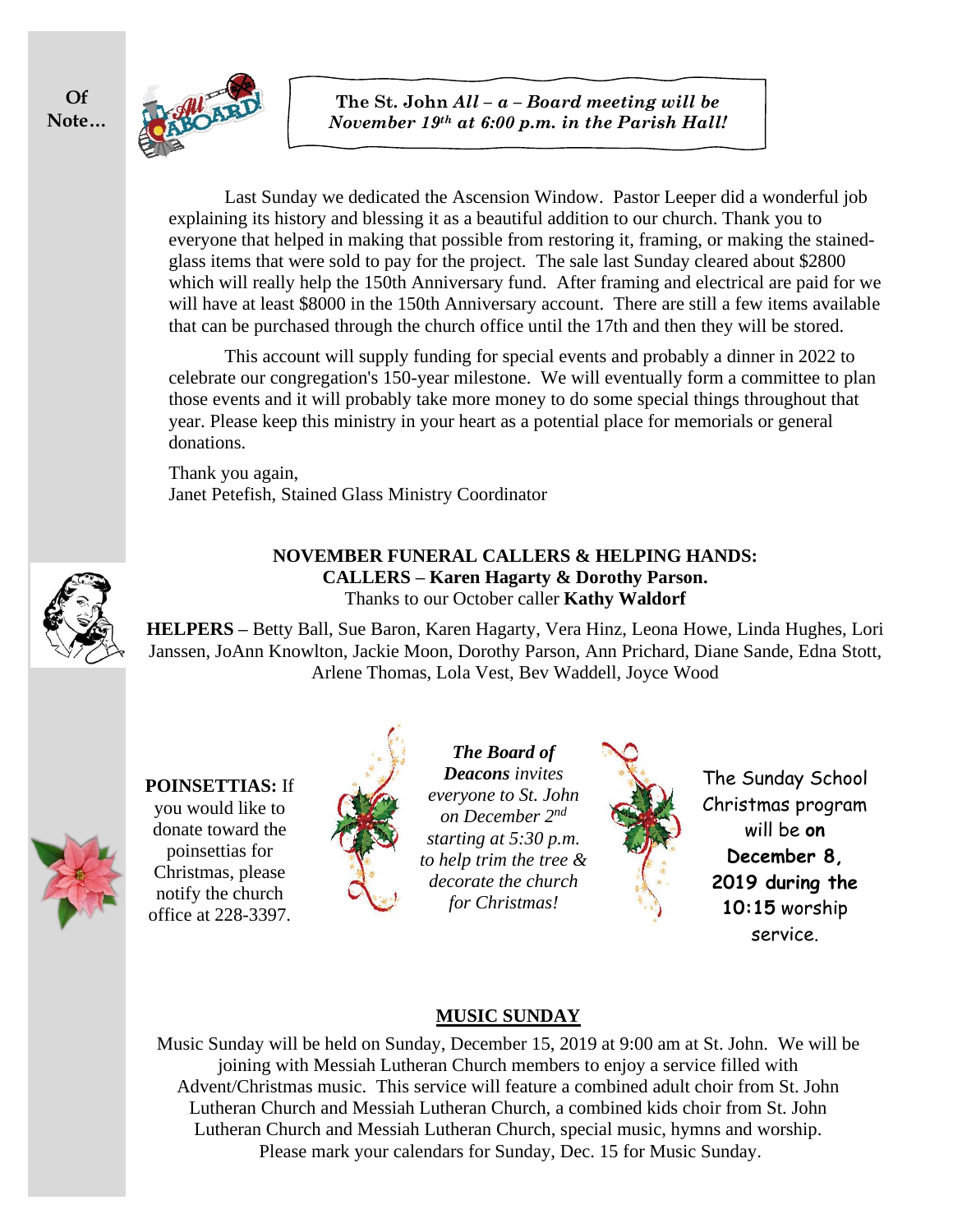





9:00 a.m.

**Do Day Quilters** Meets November 14<sup>th</sup> at

**NOVEMBER 2019** Donn & Cherie Schafer

**St. John Lutheran Card Ministry** will meet November 11<sup>th</sup> at 1:00 p.m.

**Scripture Readers: November 3 8:00 –** Brenda Bailey **10:15 –** Sue Ayers

**November 10 9:00 –** Eric Johanningmeier

**November 17 8:00 –** Hannah DeVore **10:15 –** Linda Johnson

**November 24 8:00 –** Kathy Crooks **10:15 –** Anna Herbrechtsmeyer



tar Guild

| 7 <sup>th</sup>  | <b>Wayne Ellertson</b> |
|------------------|------------------------|
| gth              | Cal Wood               |
| 17 <sup>th</sup> | Diane Melrose          |
| 19 <sup>th</sup> | <b>Gladys Kellogg</b>  |
| 19 <sup>th</sup> | Rose Lamprecht         |
| 22 <sup>nd</sup> | <b>Sue Baron</b>       |
| 22 <sup>nd</sup> | Sylvia Frascht         |
| 23 <sup>rd</sup> | <b>Bill Bledsoe</b>    |
| 24 <sup>th</sup> | <b>Carol Chestek</b>   |
|                  |                        |

#### **November Birthdays November Anniversaries**

| 7 <sup>th</sup>  | <b>Wayne Ellertson</b> | November 1, 1969  | Duane & Collen Ortmayer  |
|------------------|------------------------|-------------------|--------------------------|
| 8 <sup>th</sup>  | Cal Wood               | November 3, 1950  | Myron & Clarice Leraaen  |
| 17 <sup>th</sup> | Diane Melrose          | November 8, 1951  | Alvin & Shirley Davidson |
| 19 <sup>th</sup> | Gladys Kellogg         | November 8, 1959  | Skip & Myrna Ward        |
| 19 <sup>th</sup> | Rose Lamprecht         | November 14, 1959 | Allen & Diane Cross      |
| $22^{\text{nd}}$ | Sue Baron              | November 16, 1957 | William & Arlene Hollar  |
| $22^{\text{nd}}$ | Sylvia Frascht         | November 16, 1957 | Dean & Doris Toebe       |
| 23 <sup>rd</sup> | <b>Bill Bledsoe</b>    | November 21, 1954 | Herbert & Vera Hinz      |
| $24^{\text{th}}$ | Carol Chestek          | November 23, 1963 | Chuck & Bev Waddell      |
|                  |                        | November 29, 1963 | Richard & Marcia Oleson  |
|                  |                        | November 30, 1962 | Bob & Bev Friend         |
|                  |                        |                   |                          |

#### *With Sympathy…*

*The Funerals of Marion Alice Wichman Kreger, October 12, 2019*

#### *Celebrating…*

*The Wedding of Marten Van Ausdall & Jennifer Phan, October 19, 2019* 

#### *Memorials were given in memory of…*

*Andrew Melrose Jr:* Dorothy Rodda, Barbara Fuls, Craig & Julie Begemann, Eric & Melanie Johanningmeier, Linda Hughes, Dale & Helen Bond, Bruce & Brenda de Buhr, Ruth Farmer, Kip & Judy Hauser, Leon & Jan Mulford, Greg & Rosie Pieper, Larry & Donna Stewart, Kay Tjaden, Monte & Kathy Waldorf, Marilu Wohlers, Mark & Michelle Bailey, Bob & Bev Friend, O. Jay Tomson, Lorraine Duffy, Warren & Janet Dunkel, Duane & Ileen Jerdee, Larry & Lisa Ashbacher, Clara Iverson, Jamie Voyen, Jeffrey & Cynthia Voyen

*Matt Doll:* Larry & Donna Stewart

*Marion Marie Wichman Kreger:* James & Randall Kreger



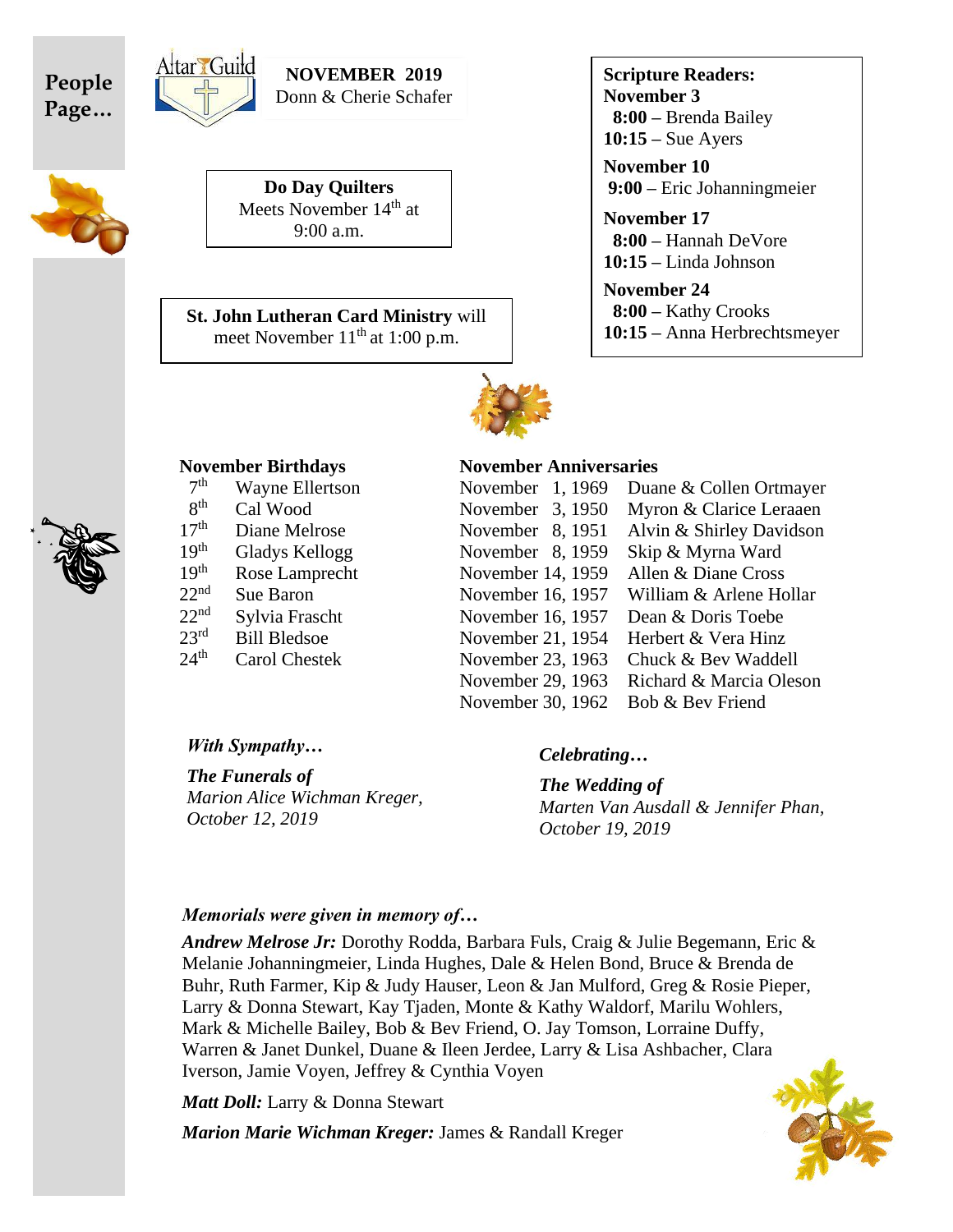

OUR GOD IS AWESOME! We continue to feel the blessings of God's amazing love each and every day in our preschool center. We are surrounded by eager learners who are not only looking to have excellent educational experiences, but also friends who are looking to start a walk with Jesus or to continue down that path with our Lord and Savior!

October began with BEAUTIFUL weather, which allowed for our friends to have a couple visits from our Charles City Fire Department. The younger friends were able to meet Sparky the Fire Dog while the older friends were able to see the "insides" of a fire truck! Thanks to Sparky, Firefighter Curt Teeter, and Fire Chief Eric Whipple for taking time out of their busy schedules to visit all of our classes.

**"God's Love in Action"**

October was an extra-long month, which gave us extra time for extra fun! We learned about the letters I, T, E and F and even got to play OUTSIDE a lot! We talked about Fire Safety and finished our Color Unit. We ended the month with a trip to the library and our annual Costume Day.

We will be having a Rada Cutlery Fundraiser from Tuesday, October 29 – Thursday, November 14. If you are interested in ordering, you can order online at https://radafundraising.com/?rfsn=3268001.09a024a or contact the preschool to place your order!

As we enter November, we schedule perhaps one of the most exciting days for our older preschool friends. Our new 4/5-year-old friends will be receiving their very own Bible! They receive this Bible on a very special day, All Saint's Day. It is a wondrous sight to behold when each little one realizes that they are receiving a treasure all their own. We offer many thanks to our congregational members who provide donations through gifts or memorials throughout the year. Those dollars fund this amazing portion of our preschool ministry. To make sure that our Bibles don't become decorations, we ask our older friends to bring their Bibles back to preschool on Wednesday's so we can "read" the story together.

In Christ,

Whittney Franke

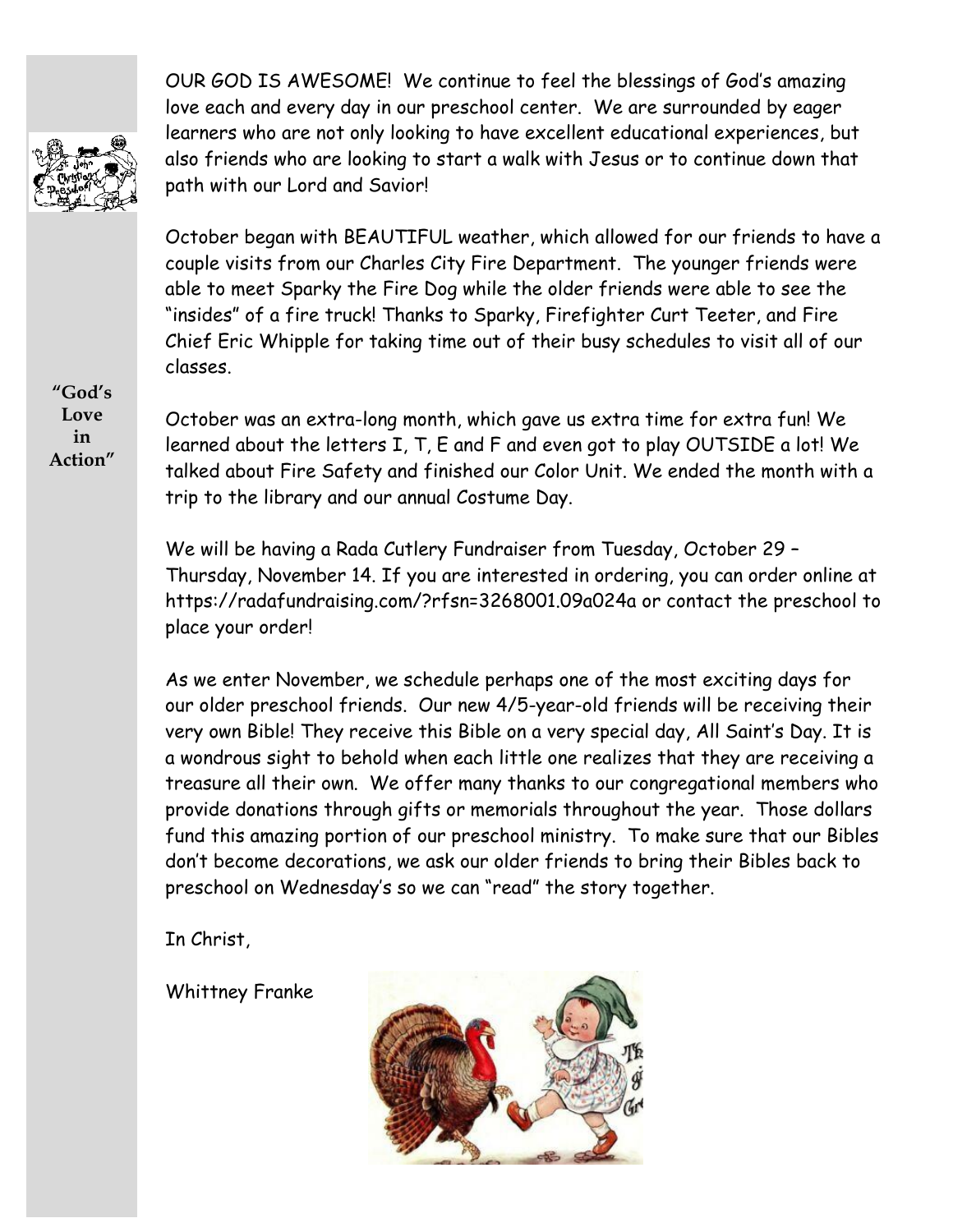**Youth & Family**

Well, autumn is here, and with it comes falling leaves and cool, dark evenings. The days seem short and the hours of darkness seem long. Let's all remember that Jesus is the light of the world and that He wants us to let our lights shine for others.

*Ephesians 5:8-10* Maybe then the hours of darkness won't seem quite as dark.  $\odot$ 

Blessings, Laurie

#### **AFTER SCHOOL PROGRAM**

We have an awesome group at the After-School Program this year! We have 32 kids enrolled and 4-8 Middle School and High School helpers, and our bus needs to make two trips to the schools because we can't fit them all in one trip! How great is that?!? We could use some donations of washable markers (it seems many of ours have dried up) and small paper plates for snacks and crafts if you feel called to donate.

#### **CONFIRMATION**

CONFIRMATION CLASSES changed October 30th, and the new courses being offered are The Lord's Prayer, The New Testament, and Risen.

#### **FAMILY BOARD**

Sunday, November 24th, the Family Board will be hosting our \$0.25 Gift Store for children in the Parish Hall from 10am-noon. This is an opportunity for parents to bring children to purchase gifts for siblings, parents and grandparents. We are asking the congregation for donations of Christmas items, crafts, and gently used toys that might be fun gifts for children to purchase. Please bring donations to the church office. The "Store" will be open at 10:00am for Sunday School students and from 10:30amnoon for the public.

#### **PARISH EDUCATION BOARD**

November is **Food Month**. We ask that you bring non-perishable food items to Sunday School each Sunday of the month. These items will be donated to the food pantry here in Charles City. Look for more information coming home with your children. Sunday School offering in November will be donated to the food pantry.

There will be NO Sunday School on December 1, 2019 due to the Thanksgiving holiday.

#### CHRISTMAS PROGRAM

The Sunday School Christmas program will be **on December 8, 2019 during the 10:15** worship service.

#### **YOUTH**

#### YOUTH GROUP

Be watching for upcoming dates for High School Youth Group meetings in the bulletins and E-skinny.

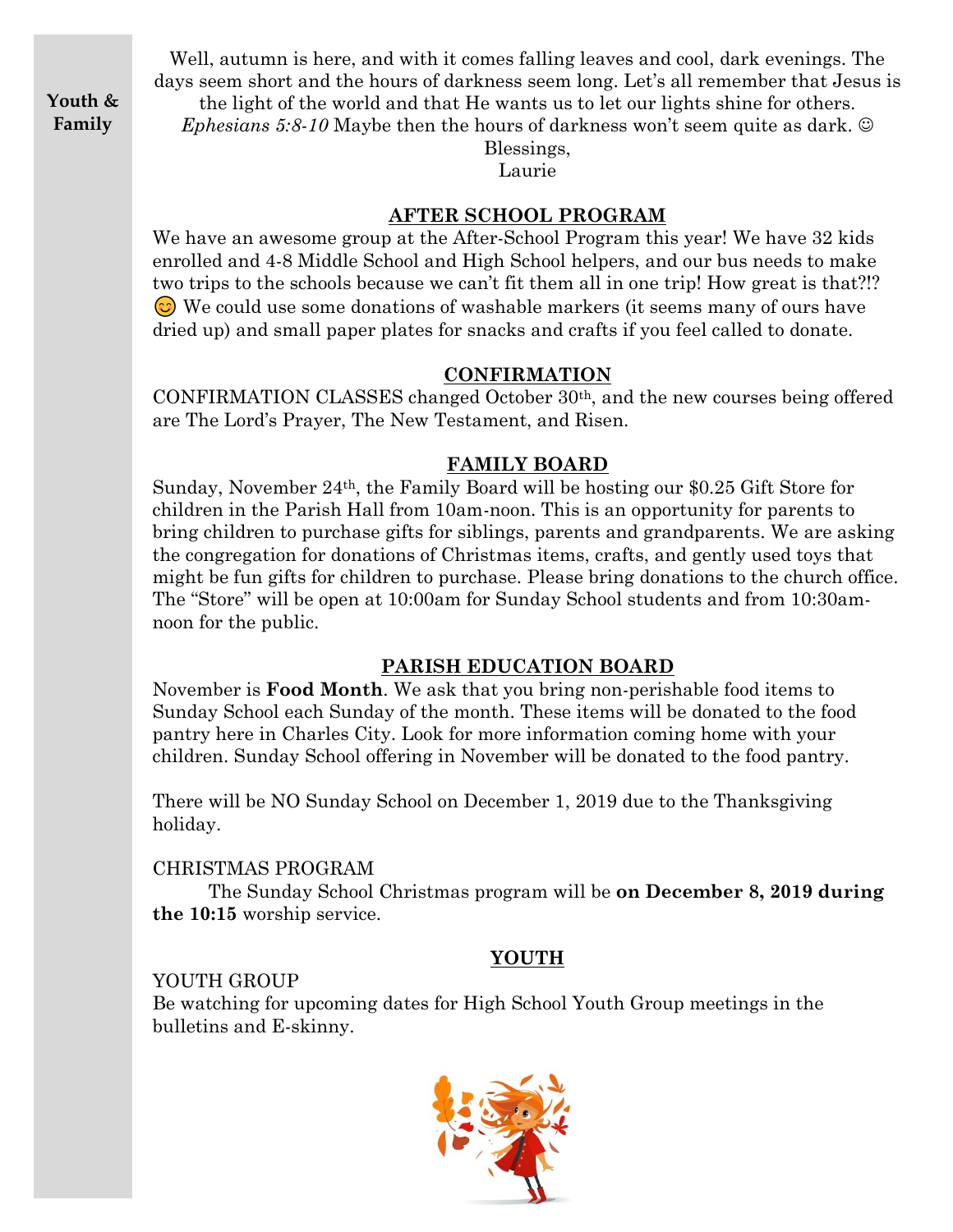**Youth News!**

**NOVEMBER IS FOOD MONTH!** Sunday School students are asked to bring a non-perishable food item every Sunday in the month of November. The food collected will go to the local food box.

**On December 1st there will be NO Sunday School** due to the Thanksgiving holiday.

### **November 2019 Greeter/Offering Assistant:** Annabel McDonald **Worship Assistants (Acolyte & Communion Assistant)**

Hannah DeVore, Hayden Heyer, Kassey Kakac, Tyler Marth, Isaac Hervert



*Dates & times when the youth are serving are posted on the bulletin board outside the Business Manager's office*.



### **THE .25 CENT CHRISTMAS STORE FOR KIDS**

**will be November 24th! Store hours are [10:](https://www.google.com/url?sa=i&rct=j&q=&esrc=s&source=images&cd=&cad=rja&uact=8&ved=0ahUKEwiR77ja5I7XAhWr24MKHQRrC8EQjRwIBw&url=http://www.tbcnow.org/blog/post/kids-street-christmas-party&psig=AOvVaw0Zm-MQDMDa6Mow5nkVXsEW&ust=1509124407462443)30 – noon, St. John Sunday school students can start at 10:00 a.m. Donations of gently used Christmas themed items, craft items, or toys are needed! You can bring your donated items to the St John office by Friday, November 22nd. Thank you!**

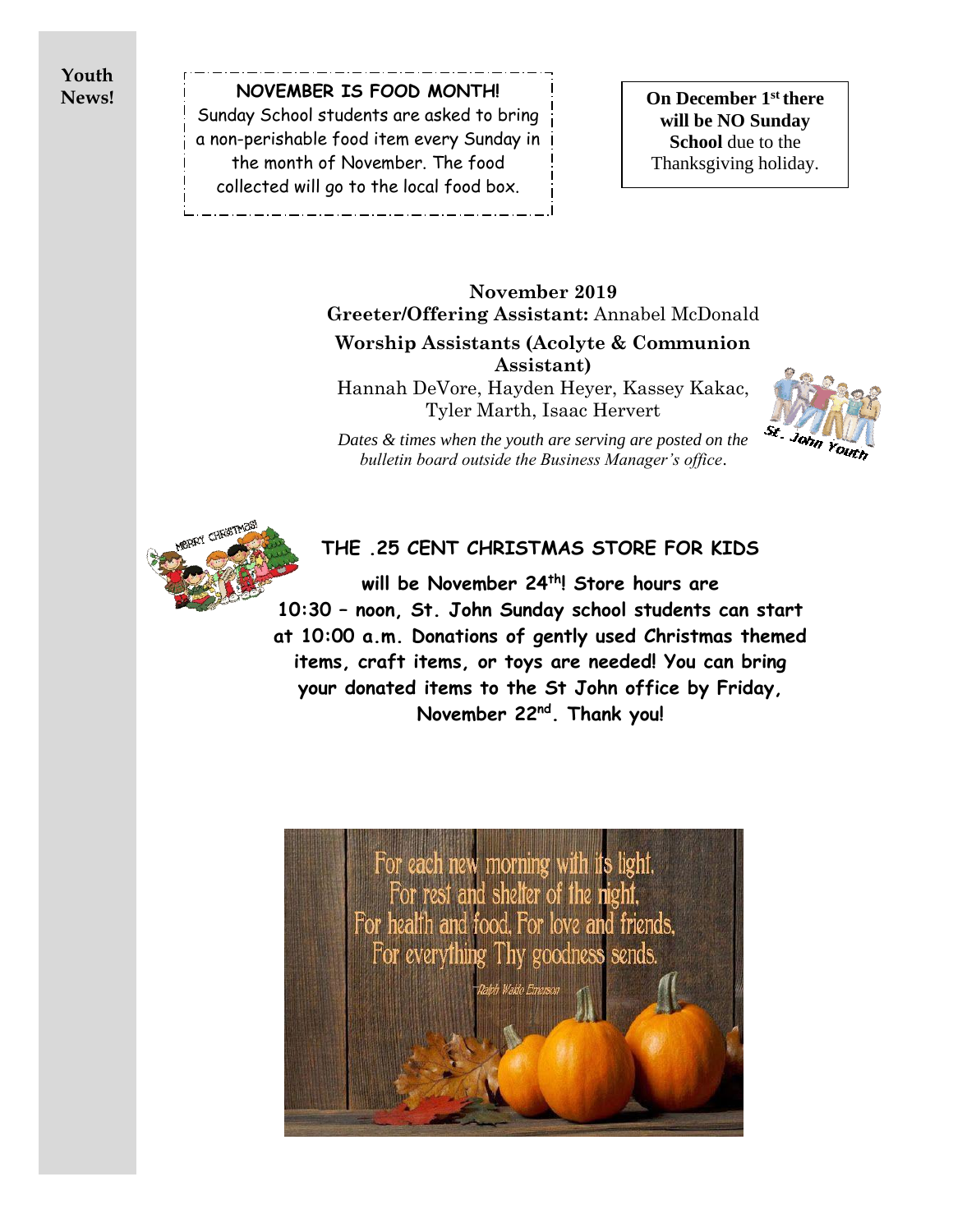

# November 2019 Birthdays!!

| <b>Sunday</b>                                      | <b>Monday</b>                                    | <b>Tuesday</b>                                                                      | Wednesday                      | <b>Thursday</b>                                                   | Friday                                                                    | <b>Saturday</b>                                        |
|----------------------------------------------------|--------------------------------------------------|-------------------------------------------------------------------------------------|--------------------------------|-------------------------------------------------------------------|---------------------------------------------------------------------------|--------------------------------------------------------|
|                                                    |                                                  |                                                                                     |                                |                                                                   |                                                                           | 2                                                      |
|                                                    |                                                  |                                                                                     |                                |                                                                   | Susan Ayers<br><b>Brian Ross</b>                                          | Lori Janssen                                           |
|                                                    |                                                  | 5                                                                                   | 6                              |                                                                   | 8                                                                         | $\overline{9}$                                         |
| Sharon Tieskotter<br>Beverly Waddell<br>Myrna Ward | Saeli Chase                                      |                                                                                     |                                | Wayne Ellertson                                                   | Susie Harper<br>Calvin Wood                                               | Charles Waddell                                        |
| $10\,$                                             | 11                                               | 12                                                                                  | 13                             | 14                                                                | 15                                                                        | 16                                                     |
| Kayla Kellogg                                      | Henry Marth<br>Teagan Prigge<br>Lincoln Schossow | <b>Bruce Delap</b><br><b>Brady Hanson</b><br>Anna Herbrechtsmeyer                   |                                | Jacque Brandau<br>Glenn Johlas<br>Nancy Johlas<br>Emers yn Miller | Alex George<br>Michael Laue                                               | Cameron Lessin                                         |
| 17                                                 | 18                                               | 19                                                                                  | 20                             | 21                                                                | 22                                                                        | 23                                                     |
| Dan Lantz<br>Diane Melrose<br>Dylan Parsons        | Chad Kellogg<br>Suzie Ross                       | Mark Davidson<br>Gladys Kellogg<br>Rose Lamprecht<br>Lorna Scrimger<br>David Watson | Zuri Franke<br>Brian Schmidtke | Rodney Hinz<br>Isaac Wink                                         | Sylvia Frascht<br><b>Gary Marth</b><br>Sarah Merrifield<br>Alex Nordmeyer | Sue Baron<br><b>Bill Bledsoe</b><br><b>Riley Quade</b> |
| 24                                                 | 25                                               | 26                                                                                  | 27                             | 28                                                                | 29                                                                        | 30                                                     |
| Carol Chestek<br>Linda Lindaman                    | Graham Hansen<br><b>Addisen Lantz</b>            | <b>Beverly Selvig</b>                                                               | Lydia Johnson                  | Sandra Marth                                                      | Richard Lacour                                                            |                                                        |